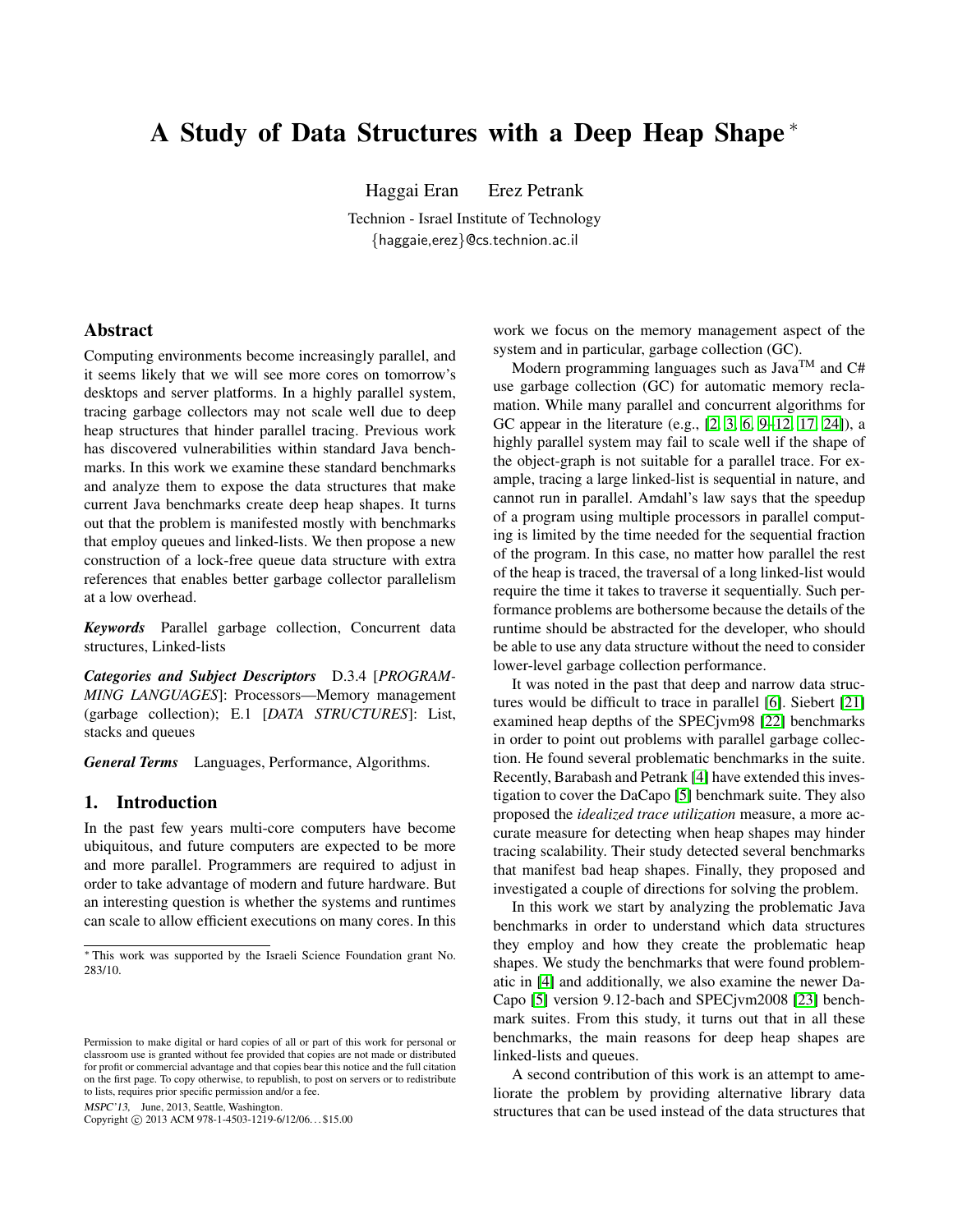the problematic programs employ. To make this solution adequate for use with legacy code, we strive to impose minimal changes to the original program. The goal is to provide a designated (modified) library function that, when used instead of the original data structure, reduces the problem with no need for further modifications to the original program. In particular, we propose a new lock-free implementation of the queue data structure that enables more scalability of the garbage collector. The new data structure has hidden references that the program does not use but help the collector scale the tracing phase. The new queue was implemented and used with some of the problematic benchmarks to show that its overhead is low and it can improve the CPU utilization on highly parallel platforms.

The rest of the paper is structured as follows. [Section 2](#page-1-0) provides some background about garbage collection and heap shape analysis. In [Section 3](#page-1-1) we provide an analysis of common Java benchmarks. [Section 4](#page-3-0) introduces the modified queue, and [Section 5](#page-4-0) provides experimental results using the proposed queue. Finally, [Section 6](#page-6-0) describes related work, and [Section 7](#page-7-12) concludes the paper and lays out opportunities for further research.

Some material is omitted from this short submission. For example, the detailed heap shape measurements for all the benchmarks we looked at, and a liveness proof for the proposed data structure. Everything is available in an extended version of this paper [\[14\]](#page-7-13).

# <span id="page-1-0"></span>2. Background

Garbage collectors trace the program's heap to determine which objects are accessible by the program, and which can be reclaimed. They trace the heap starting from a set of root objects, and identify live objects as objects reachable from the roots through object references.

The *depth* of a live object is defined as the length of the shortest path from a root to it. The depth of the heap graph is the maximum depth over all the live objects in the heap. A deeper graph might indicate a long sequential operation required by the GC, as an object at depth d will require at least d sequential dereference operations to reach. However, it is possible that a heap will contain enough objects at the maximum depth with enough paths to them so that the trace could still be done in parallel. For example, a k-core processor can trace  $k$  linked-lists in parallel with excellent utilization, even if the lists are very long.

A better measure for the scalability of a given heap's trace is the *Idealized Trace Utilization* proposed in [\[4\]](#page-7-9). It approximates processor utilization during a trace of the heap, assuming perfect load balancing and instant scanning of objects. The method also assumes a BFS scan, which is geared toward higher parallelism. More specifically, the idealized trace utilization, on a given heap shape with a given number of simulated processors, is computed by calculating the number of *cycles* it takes to scan the heap, such that in each

<span id="page-1-2"></span>

Figure 1: Idealized trace utilization, DaCapo 9.12 benchmarks

cycle, each processor takes a single object from a shared BFS queue, scans that object, and inserts all its non-scanned children to the end of the queue. The idealized trace utilization measure then is the total number of live objects in the heap, divided by the number of processors and the number of clock cycles. It can be used to evaluate the fraction of utilized CPU cycles at the best case in which the system has no loadbalancing, cache-miss, or synchronization issues. When the utilization is low, it tells us that a parallel trace of the heap would have trouble scaling.

## <span id="page-1-1"></span>3. Benchmark Analysis

In [\[4\]](#page-7-9) traces of several benchmarks of DaCapo 2006-10- MR2 and SPECjvm98 were examined by running them under the Jikes [\[1\]](#page-7-14) Java Virtual Machine (JVM), modified to make frequent garbage collections and calculate the idealized trace utilization measure during these collections. We chose to calculate the idealized trace utilization differently, by running the benchmarks under Oracle<sup>®</sup> HotSpot<sup>TM</sup> JVM and instrumenting the benchmarks to frequently write heap dumps to the disk. To do that we used Google's javaallocation-instrumenter [\[16\]](#page-7-15), which is based on the ASM [\[7\]](#page-7-16) bytecode manipulation library. We then calculated the idealized trace utilization on the heap dumps, to see which of the benchmarks would cause scalability problems for the garbage collector. This method allowed us to test a wider set of benchmarks than the ones reported in previous work [\[4,](#page-7-9) [21\]](#page-7-7), including DaCapo 9.12 and SPECjvm2008, thus testing most if not all of the benchmarks commonly used for evaluating JVM garbage collectors.

Figures [1](#page-1-2)[-2](#page-2-0) show the idealized trace utilization for benchmarks of the later versions of the benchmark suites. We show only benchmarks that are relevant to this paper, i.e. benchmarks exhibiting significantly low utilization, or otherwise discussed in the paper. Each chart depicts the CPU utiliza-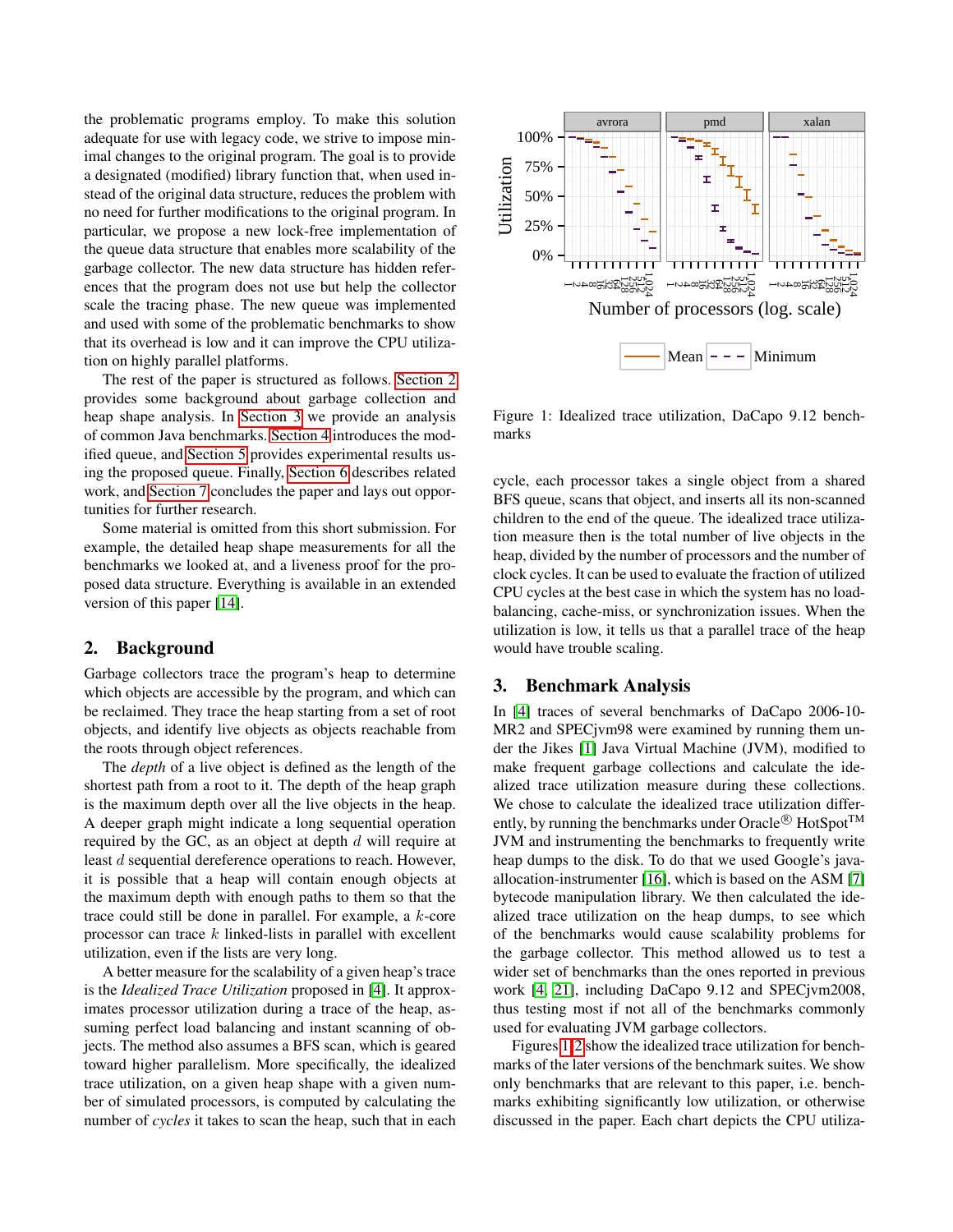<span id="page-2-0"></span>

Figure 2: Idealized trace utilization, SPECjvm2008 benchmarks, and Jetty.

tion percentage as a function of the number of simulated processors. Benchmarks whose utilization is lower are suspected of causing GC scalability problems. The charts show confidence intervals for a confidence level of 95%, calculated using the Student's t-distribution. Note that the variance is many times so small that the confidence intervals collapse into something that looks like an empty interval.

While the utilization graphs allow us to find benchmarks with scalability problems, it is also worth noting the size of the heap also plays a role in determining whether a benchmark is problematic. For example, the monte<sub>carlo</sub> benchmark from the SPECjvm2008 suite has low utilization, yet this follows from a small heap and a linked-list of a few hundred nodes, which do not cause a serious delay in tracing. Note also that the depth of the heap does not always imply low utilization. For example, the xml.validation benchmark from SPECjvm2008 has a deep structure of length over a thousand, but as can be seen from the idealized trace utilization measure, this benchmark does not create a major scalability problem since its heap is large and the parallel execution can find nodes to trace while the deep structure is being traversed by one core sequentially. So our target problematic benchmarks are those with low utilization and substantial heap size.

#### 3.1 Cause of Non-Scalable Heap Shape

In this section we report our benchmark study. We looked at the benchmarks that exhibit low utilization with a large enough heap (with heap depths of more than 900 nodes),

and analyzed the data structures they use. We investigated the way they use these data structures in order to find the cause of the problematic heap shape discovered during the execution. The common cause for all was an underlying linked-list, which was used as the base for different data structures, such as queues, hash-tables, or general use lists.

pmd The pmd benchmark of the DaCapo 2006 benchmark suite analyzes Java classes for source code problems. It uses the javacc parser generator, which uses custom linked-lists to keep a cache of parsed tokens. The version from DaCapo 2006 had low worst-case idealized trace utilization due to these tokens. The cache was kept only for a short duration and the average (or typical) shape of the heap during the execution behaved a lot better. In the DaCapo 9.12 version the benchmark uses multi-threading to work on multiple files simultaneously. While this allows the GC to trace the tokens lists of different threads simultaneously, the lengths of these lists varies between the threads, so the idealized trace utilization is still low in the worst case.

xalan The xalan benchmark, in both DaCapo 2006 and DaCapo 9.12, transforms XML files into HTML. The test harness program used in the DaCapo test suite creates a queue based on a linked-list, in order to distribute work to the threads participating in the benchmark. The queue typically has more than 8000 items at the beginning of the execution.

javac */* compiler javac is the Java language compiler. The benchmark version of javac used in SPECjvm98 uses custom linked-lists to represent the bytecode instructions in a method. This list is long for some methods. The version used in SPECjvm2008 (the compiler.compiler and compiler.sunflow benchmarks) did not manifest similar problems.

raytrace */* mtrt The raytrace and mtrt benchmarks from the SPECjvm98 suite perform ray-tracing. raytrace uses a single thread, while mtrt uses multiple threads. They use a custom linked-list temporarily when loading a scene to be rendered. The scene is loaded from disk to the linked-list, and then the list is traversed to create an Octree. In SPECjvm2008 these benchmarks were replaced by the sunflow benchmark (also available in DaCapo 9.12), which does not suffer from this problem.

avrora The avrora [\[25\]](#page-7-17) benchmark from DaCapo 9.12, is a simulator for the AVR microcontroller, and for sensor networks based on AVR chips. It uses multiple threads for simulating the nodes of a sensor network in parallel, and uses a linked-list in order to synchronize between the different threads. In some executions, the list can become long, up to about 1900 nodes, causing a decrease in the idealized trace utilization measure.

#### 3.2 More Benchmarks

As we focus on Java's concurrent queues, let us attempt to add more benchmarks that might be relevant for testing the queue that we propose later in [Section 4](#page-3-0) below. We need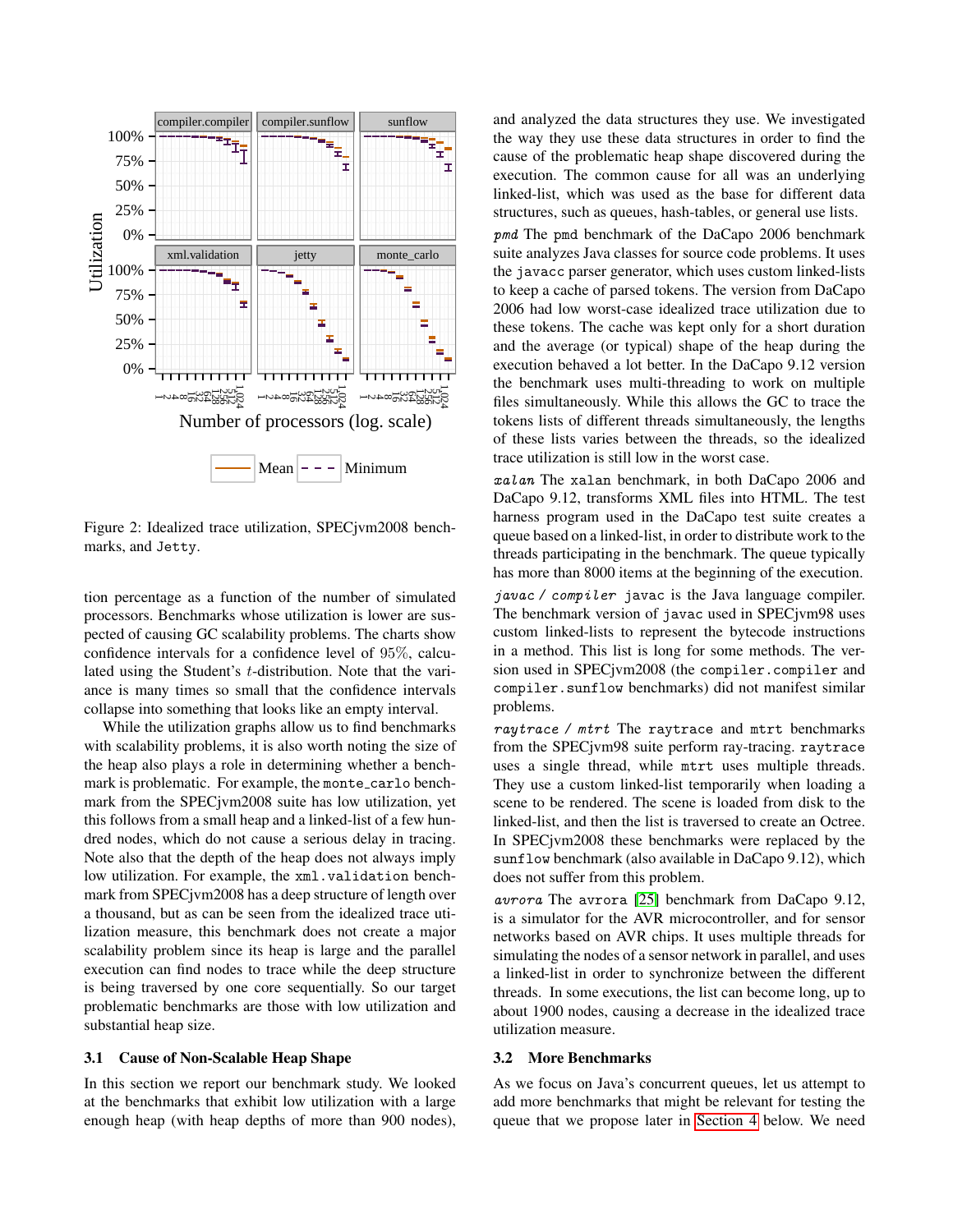applications that make use of the queue and for which GC scalability problems might arise.

Jetty Jetty is a Java based web-server. One of its modules, the Quality of Service filter, limits the number of active requests to a fixed number, in order to control access to some limited resource. When the available slots for active requests are full, the incoming requests are held in a java.util.concurrent.ConcurrentLinkedQueue, Java's concurrent queue implementation, until either another request completes, or a timeout occurs.

In order to create long linked-lists and to present a GC scalability problem, we have created a benchmark using the quality of service filter. We set the limit on the number of incoming requests to the number of the server's processing cores, and the clients were set to create many (10,000) concurrent (trivial) requests to the server. The requests were eventually served by code that included a fixed time delay of 50ms, in order to simulate real request processing. The Apache ab HTTP benchmarking tool was used to create the requests and send them to the server. Jetty's idealized trace utilization chart is shown in [Figure 2.](#page-2-0)

## 3.3 An Artificial Benchmark

Finally, in addition to looking into real world applications as benchmarks, we also created an artificial benchmark in order to have direct control on the heap. Our benchmark employs Java's concurrent queue and attempts to keep it at some fixed length, which is given as a parameter, while inserting and removing elements by multiple threads. In order to do that, the benchmark also maintains an atomic counter that each thread increments or decrements when inserting or removing elements. The worker threads constantly read the counter, and decide whether to enqueue or dequeue an element based on whether the counter's value is higher or lower than the target queue length.

## <span id="page-3-0"></span>4. Shortcut Queue

The queue is the most appropriate candidate for improvement with respect to garbage collection. Parallel application developers may use a (possibly long) queue for producerconsumer scenarios, without knowing that it badly affects the runtime scalability. In this study we looked at Java, but the solution we present applies to other garbage collected languages as well. The Java library offers an implementation of a lock-free unbounded queue, the java.util.concurrent.ConcurrentLinkedQueue class, based on an algorithm by Michael and Scott [\[19\]](#page-7-18). The implementation of this queue is based on a linked-list, and thus when the queue size becomes large, the queue can adversely affect a parallel garbage collector's run time. In this section, we propose an extension of this data structure that will enable the garbage collector to perform better, while keeping the user interface, the efficiency, the lock-free property, and the simplicity of the original data structure. The liveness proof of the new

<span id="page-3-1"></span>

Figure 3: An illustration of a queue with shortcut references.

data structure is similar to the proof for the original queue in [\[19\]](#page-7-18), and is omitted from this short submission. It is available in [\[14\]](#page-7-13).

The new data structure adds shortcut references between nodes of the queue. Each node in the queue has a new field, named shortcut. These fields form an additional linkedlist, which is designed to contain only every nth node (see [Figure 3\)](#page-3-1). These extra references allow the garbage collector to discover deeper parts of the queue early on, making more garbage collector threads participate in the trace. To keep record of the last node in this linked-list of shortcuts, a new shared shortcut\_tail field was added to the queue. Due to arbitrary scheduling, shortcuts are not always created with the intended distance, but we found the effect of these irregularities to be insignificant. Further discussion of this phenomena can be found in [\[14\]](#page-7-13).

#### 4.1 The Enqueue Operation

The enqueue operation is depicted in [Figure 4.](#page-4-1) When adding a new element to the queue, a check is first made to see if the enqueued node should be added to the shortcut list. Recall that only one in  $n$  nodes participates in this list. The check uses a shared counter to get an estimate of the number of elements enqueued so far. Whenever the count is divisible by n, a new shortcut is added. Note that since the threads do not update the counter atomically with an enqueue or a dequeue, the counter cannot be accurate when concurrent operations occur.

The thread creates a new node and attempts to insert it to the list by performing a Compare and Swap (CAS) operation on the next field of the last node in the list. In case of failure, the thread continues to try in a loop, until it succeeds.

After a node has been successfully inserted, the node is also inserted to the shortcut list. The code follows the same method of inserting a node to the queue's list. See [Figure 5.](#page-4-2) It finds the last node on the shortcut list, starting from the shortcut\_tail field of the queue, It then tries to perform a CAS operation on the shortcut field of the node. In case of failure, it continues attempting the insertion in a loop. Once it has succeeded inserting the node to the shortcut list, the code tries to update the queue's shortcut\_tail reference to the new node.

Our changes to the original lock-free queue add two more CAS operations (in the addShortcut method) to the existing two CAS operations in the original enqueue algorithm. A third CAS operation is added when using the counter-based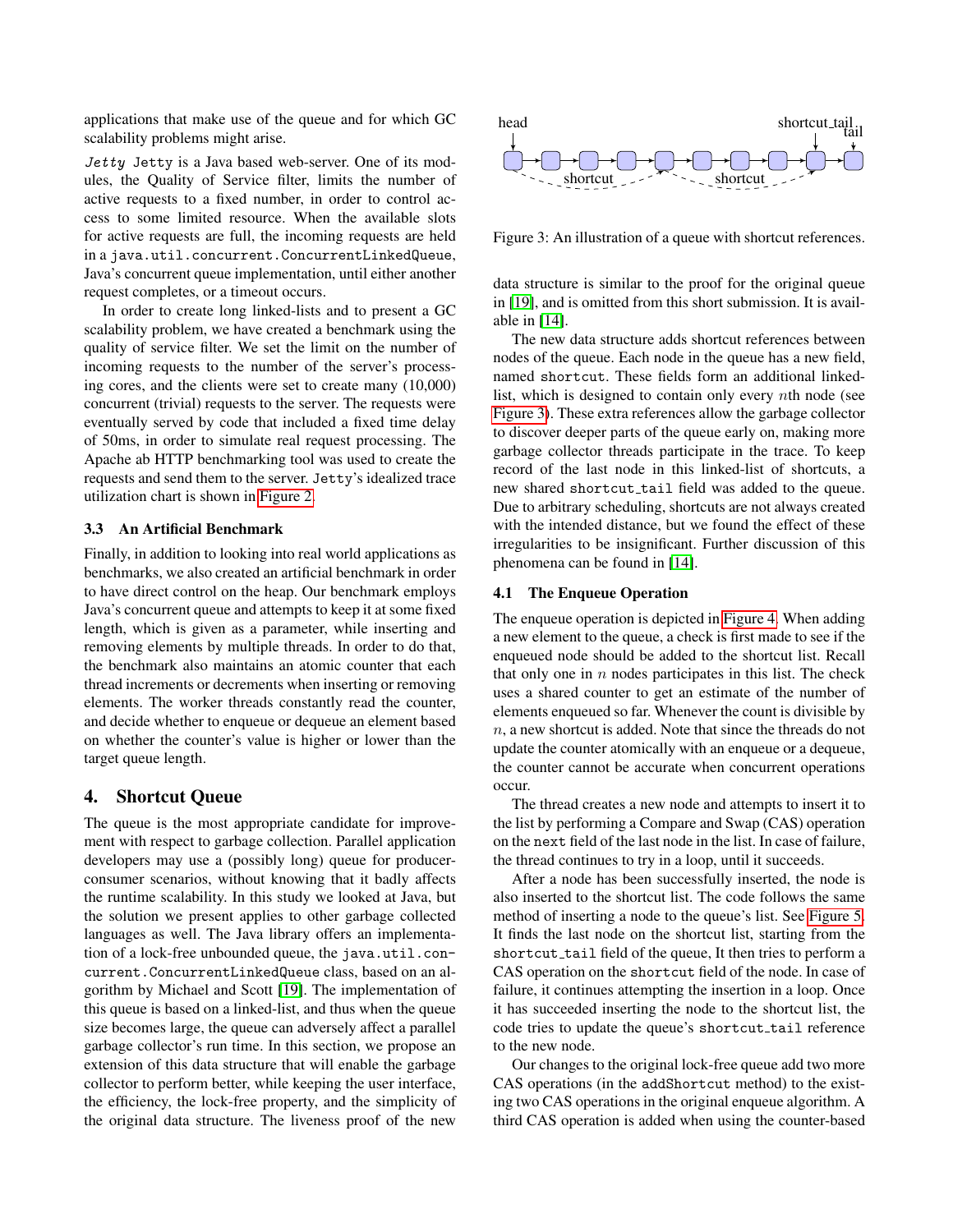```
_1 enqueue(value) {
2 \text{ node} = \text{new Node}(\text{value});boolean needsShortcut = needsShortcut();
4 for (;;) {
5 // Read the shared tail and next.
t = tail; next = t.next;if (t != tail) continue;
     if (next == null) {
       // Tail points to last node.
10 if (CAS(&t.next, null, node)) break;
11 } else // Try to advance tail.
CAS(ktail, t, next);13 }
14 CAS(&tail, t, node); // Try to advance tail
15 if (needsShortcut) addShortcut(node);
16 }
```
Figure 4: Enqueue operation pseudo-code. Differences from the original algorithm are highlighted.

```
1 addShortcut(node) {
2 for (;;) {
3 // Read the shortcut list's tail and next.
      sc = shortcut\_tail; next = sc.shortcut;if (sc != shortcut_tail) continue;
      if (next == null) {
        // Tail points to last node
8 if (CAS(&sc.shortcut, null, node))
          break;
10 }
11 else // Try to advance tail.
12 CAS(&shortcut_tail, sc, next);
13 \frac{}{}{}{}{}{}{}{}{}{}{}{}{}{}_{13} \frac{}{}{}{}{}{}{}{}{}_{13}14 // Try to advance tail.
15 CAS(&shortcut_tail, sc, node);
16 }
```
Figure 5: Pseudo-code for adding a node to the shortcut list.

method for deciding when to add new shortcuts. The two CAS operations used in the addShortcut method are only used when a new shortcut is needed, which happens infrequently and thus they do not add a significant overhead to the queue. As the measurements show, the additional CAS operation that is executed every time has a negligible overhead on the queue performance.

## 4.2 The Dequeue Operation

The dequeue operation is identical to the original version. A thread attempting to dequeue a node first reads the current values of head and tail. If they are equal, it checks whether head points at the last node, by checking if the node's next field is null. In this case, the queue is empty. Otherwise, the tail reference is lagging behind, and we attempt to advance it to next node. If the head and tail are different, the thread attempts to advance the head by a CAS operation, and if successful, it returns the value from the next node (the queue always contains a dummy node at the head). If the CAS fails, the thread restarts its operation.

Note that since the shortcut references are only intended to be used by the garbage collector, we do not need to maintain a "shortcut head" reference, and we do not remove nodes from the shortcut list. Once a node is dequeued and removed from the list, it implicitly becomes garbage, and if it had a shortcut reference, then this reference will no longer be used by the garbage collector. This means that we do not add CAS instructions to the dequeue operation, or any operations at all, and its performance remains the same as the original queue.

# <span id="page-4-0"></span>5. Measurements

In order to check the benefits of the proposed new queue, we ran the benchmarks presented in [Section 3,](#page-1-1) and computed the idealized trace utilization for the original benchmarks and for benchmarks modified to use the queue with shortcut references as proposed in [Section 4.](#page-3-0) We present these results in [Subsection 5.1.](#page-5-0) We also measured the time our benchmarks spent in the garbage collector, for benchmarks that use the original data structures and the modified ones. These measurements are discussed in [Subsection 5.2.](#page-5-1) Finally, in [Subsection 5.3](#page-6-1) we also compared the performance of the benchmarks with and without our changes.

The experiments were run on an IBM x3400 server, featuring two Intel<sup>®</sup> Xeon<sup>®</sup> E5310 1.6 GHz quad core processors, and 16 GB of RAM. We used Oracle Java HotSpot 64-bit JVM version 1.7.0-b147, and IBM J9 VM 64-bit version 1.6 (SR9). The HotSpot JVM was run with the parallel scavenge garbage collector (-XX:+UseParallelGC), and the IBM JVM was run with the default throughput collector. We ran each benchmark multiple times in a single JVM instance, taking an average of the measured values over the multiple iterations, and ignoring the first iteration in order to focus on the steady-state results. We repeated each experiment 5 times, and we show the mean value over these runs, as well as confidence intervals for a confidence level of 95%, calculated using the Student's t-distribution. For each experiment that used a data structure with shortcuts, we picked the shortcut distance to be approximately a square root of the linked-list size, in order to get optimal results. When measuring the idealized trace utilization, we only used the HotSpot JVM, since this measure does not depend on the architecture, but on heap shape only, and also since our instrumentation mechanism was not compatible with the IBM JVM.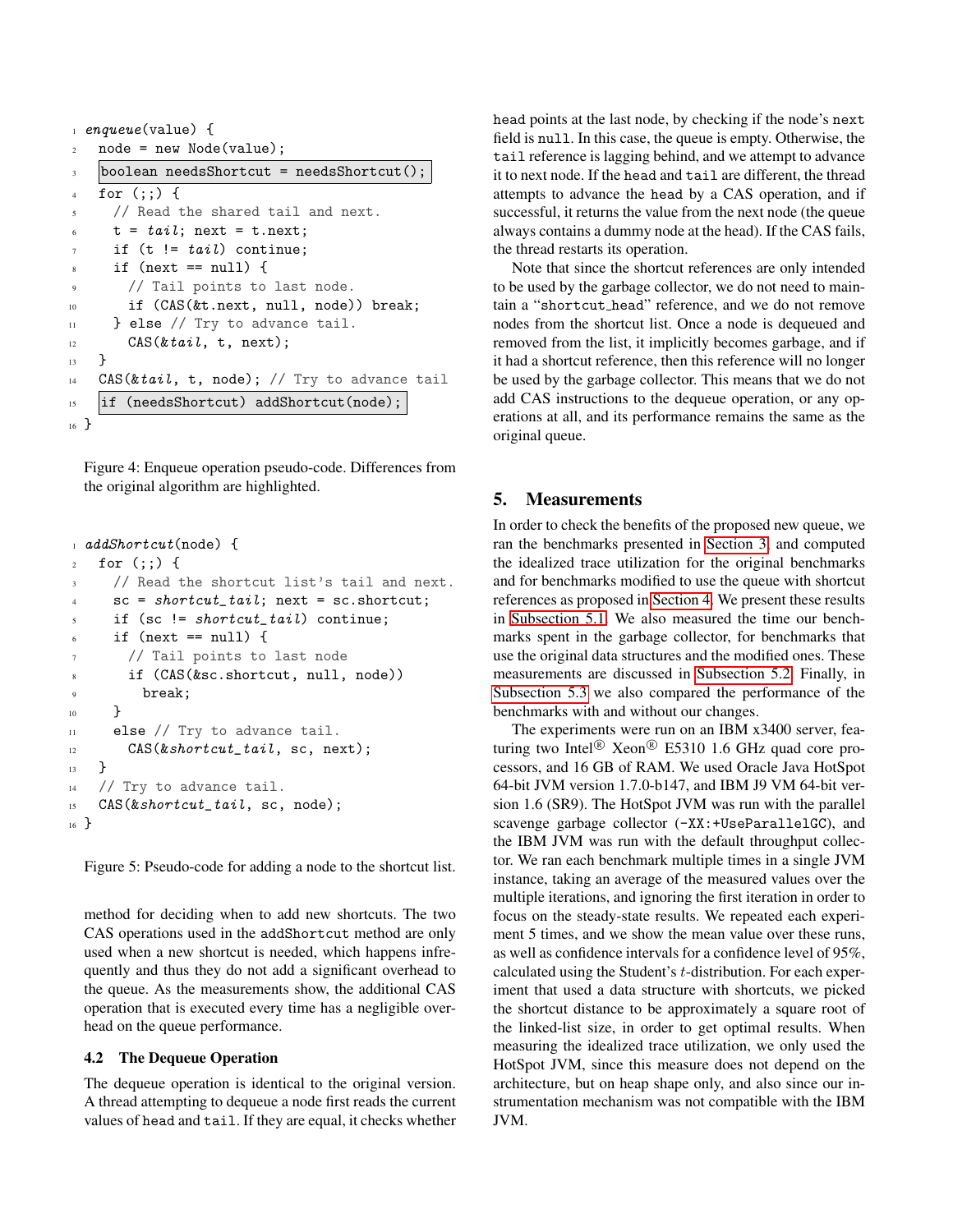We compared our queue with shortcuts against the standard Java library's ConcurrentLinkedQueue, written by Doug Lea. This implementation is different from the Michael and Scott algorithm in that it uses garbage collection, so it does not need modification counters to avoid the ABA problem. Doug Lea's version also implements a few extra operations that are required by the java.util.Queue interface, such as removing an element from the middle of the queue, and iterating through the queue's elements without removing them. In addition, a couple of effective optimizations are implemented for this library queue implementation. First, it reduces the number of CAS operations, by letting the head and tail references be updated only every other operation and not at each enqueue or dequeue operation as in the original algorithm. Second, it sets the next reference of a node being removed to point to itself, to prevent a thread that loses its timeslice in a dequeue operation from forcing the garbage collector to keep more nodes alive unnecessarily. We added the same optimizations to our queue implementation, in order to obtain a fair comparison.

#### <span id="page-5-0"></span>5.1 Idealized Trace Utilization

In [Figure 6](#page-5-2) the idealized trace utilization of the benchmarks described in [Section 3](#page-1-1) is compared with executions that make use of shortcuts. For the xalan, Jetty and mtrt we used the shortcut queue described in [Section 4.](#page-3-0) For the pmd benchmark we implemented an ad-hoc list with shortcuts. The list used there is actually an extended queue that allows the program to keep references to nodes in the middle of the list, in addition to the head and tail references. It is easy to add shortcuts to such an enhanced queue building on the design of the shortcut queue of [Section 4.](#page-3-0) [Figure 6'](#page-5-2)s charts are placed in a grid, each benchmark is shown with the mean idealized trace utilization results, next to a cell showing the minimum utilization results. Each chart shows the idealized trace utilization as a function of the number of simulated processors, for the original and for the modified data structures.

The xalan, mtrt and Jetty benchmarks showed a significant improvement of the trace utilization measure. Note that while sometimes the improvement in the utilization with 1024 simulated processors was not dramatic, there was always a drastic improvement with the lower number of processors. The pmd benchmark also improved its utilization, but the more significant improvement was with the minimal value, while the mean utilization did not improve as much. This is because the worst case heap shape in pmd occurred only in a small number of samples during each run, and so the mean value of the idealized trace utilization measure was higher to begin with.

Finally, we ran our artificial benchmark with different queue lengths, see [Figure 7.](#page-5-3) Each chart in the row stands for a different queue length, showing the mean idealized trace utilization against the number of simulated processors. The figure shows how the scalability problem becomes more

<span id="page-5-2"></span>

Figure 6: Idealized trace utilization for the original and modified benchmarks

<span id="page-5-3"></span>

Figure 7: Idealized trace utilization for the artificial benchmark

acute as the length of the queue grows, and how using shortcuts alleviates the problem.

## <span id="page-5-1"></span>5.2 Garbage Collection Time

[Figure 8](#page-6-2) shows the garbage collection time for executions of the artificial benchmark. Since this measurement is very sensitive to the garbage collection implementation (which we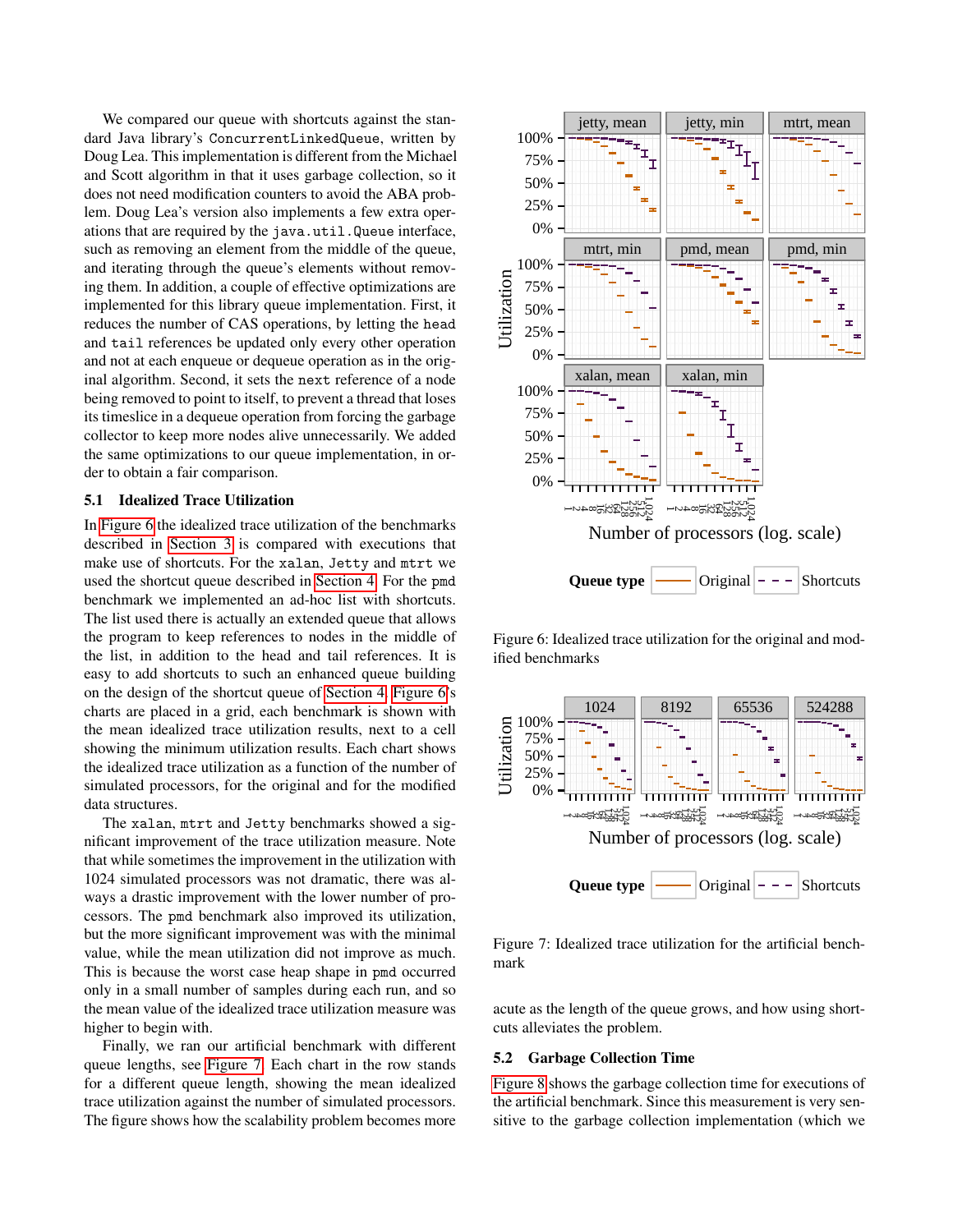<span id="page-6-2"></span>

Figure 8: Artificial benchmark garbage collection time

do not control), we checked the times both for the HotSpot JVM and for IBM's JVM. The chart shows in each column a different target queue length, with the first row showing results in IBM's JVM and the second row in Oracle's HotSpot JVM. Each cell in the chart shows the mean running time of the GC as a function of the number of GC threads used.

With the HotSpot JVM and without the shortcuts, adding more GC threads does not improve performance. In fact, performance deteriorates in this case. We discovered that this happens because of the contention on the JVM's stealing queues mechanism [\[15\]](#page-7-19), when no parallel work is available for distribution among the GC threads. When using the shortcut queues, this problem disappears, and thus the speedup when using the shortcuts version can sometimes exceed the number of cores in our machine (8), and the effect of the modified queues is noticeable even with relatively short queues.

The IBM JVM uses a more coarse load-balancing algorithm [\[18\]](#page-7-20), and does not suffer from the contention problem in the same magnitude. Therefore, in the runs on the IBM JVM, we notice the benefit of the modified queues only with larger queues.

We also compared the GC pause times for the other benchmarks using the enhanced data structures, under Hot-Spot and IBM's JVMs [\(Figure 9\)](#page-6-3). While the idealized trace utilization measure can show benefits for a large number of threads, our actual machine is limited to eight cores, which are not enough to make the difference in performance visible for these queue lengths. For almost all the benchmarks, there was no significant difference between the original versions and the modified versions. The pmd benchmark of Da-Capo 2006 is the exception to the rule, as it uses lists that are long enough to make a difference on eight machines

<span id="page-6-3"></span>

Figure 9: GC pause time comparing original and modified benchmarks. Showing only benchmarks whose running time were significantly different.

as well. Running under the HotSpot JVM its maximum GC time was 29% shorter with the shortcuts. Under IBM's JVM, the xalan benchmark showed an improvement, running between 10%–20% faster in both the mean and the maximum collections.

#### <span id="page-6-1"></span>5.3 General Performance

We examined the overall performance of runs with the original benchmarks and runs that use the enhanced data structures, under HotSpot and IBM's JVMs. In almost all tests, the difference in performance was not visible. Indeed, we did not expect to see a larger effect than that of GC time only, but these results show that the overhead of maintaining the shortcuts in the queue is negligible.

We also compared the performance of the artificial queue benchmark with and without the shortcuts on our eight-core machine. Under both JVMs, there were no significant differences in performance, except when running the longest queue length under the HotSpot JVM, in which case the modified version was more than twice as fast. This is probably due to the load balancing contention mentioned in [Sub](#page-5-1)[section 5.2.](#page-5-1)

# <span id="page-6-0"></span>6. Related Work

Most of the relevant related work (and especially [\[4,](#page-7-9) [21\]](#page-7-7)) is already discussed in the introduction. More relevant work is discussed in this section. Endo et al. [\[13\]](#page-7-21) developed a model for predicting parallel garbage collection performance while executing the program sequentially. They take into account several issues related to cache misses, load balancing, and the size and depth of the object graph. Raman et al. [\[20\]](#page-7-22) propose a method for speculative parallelization of legacy code that dynamically maintain additional pointers to a data structure. Similarly to our shortcut references, these pointers can aid the garbage collector in parallel tracing. Since they work dynamically, their method depends on the user-code to do full traversals of the data structures, before it can